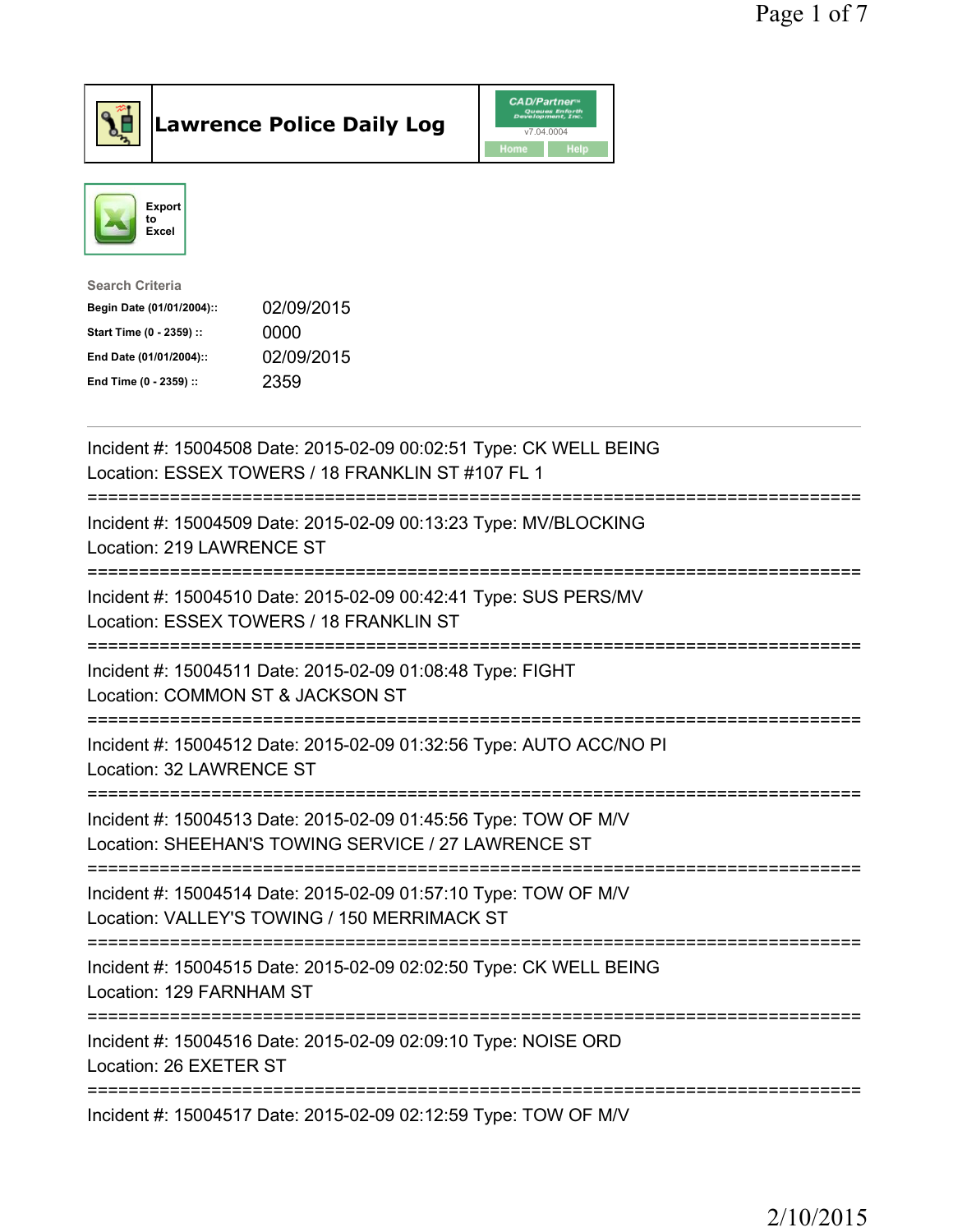| Location: COADY'S TOWING SERVICE / 139 MARSTON ST                                                                                                  |
|----------------------------------------------------------------------------------------------------------------------------------------------------|
| Incident #: 15004518 Date: 2015-02-09 02:28:19 Type: NOISE ORD<br>Location: 3 EASTON ST                                                            |
| Incident #: 15004519 Date: 2015-02-09 02:38:27 Type: ALARMS<br>Location: HIDALGO AUTO / 408 BROADWAY                                               |
| Incident #: 15004520 Date: 2015-02-09 02:42:11 Type: GENERAL SERV<br>Location: THORNDIKE ST                                                        |
| Incident #: 15004521 Date: 2015-02-09 03:06:12 Type: TRANSPORT<br>Location: MIDDLETON JAIL / null                                                  |
| Incident #: 15004522 Date: 2015-02-09 03:20:50 Type: ASSSIT OTHER PD<br>Location: ROUTE 495 DOUBLE DECKER<br>===================================== |
| Incident #: 15004523 Date: 2015-02-09 04:01:05 Type: VIO CITY ORD<br>Location: ERVING AV & MYRTLE CT                                               |
| Incident #: 15004524 Date: 2015-02-09 04:51:52 Type: MV/BLOCKING<br>Location: 51 PORTLAND ST                                                       |
| Incident #: 15004525 Date: 2015-02-09 05:26:01 Type: VIO CITY ORD<br>Location: 6 LESLIE ST                                                         |
| Incident #: 15004526 Date: 2015-02-09 06:38:01 Type: SUS PERS/MV<br>Location: 106 WACHUSETTS AV                                                    |
| Incident #: 15004527 Date: 2015-02-09 06:44:26 Type: MV/BLOCKING<br>Location: 5 LAFAYETTE AV                                                       |
| Incident #: 15004528 Date: 2015-02-09 07:03:22 Type: HIT & RUN M/V<br>Location: LAWRENCE WATER DEPT. / 400 WATER ST                                |
| Incident #: 15004529 Date: 2015-02-09 07:35:59 Type: ALARMS<br>Location: COMMONWEALTH MOTOR NISSAN / 1 COMMONWEALTH DR                             |
| Incident #: 15004530 Date: 2015-02-09 07:37:42 Type: AUTO ACC/NO PI<br>Location: BERKELEY ST & JACKSON ST                                          |
| Incident #: 15004531 Date: 2015-02-09 07:43:54 Type: NOTIFICATION<br>Location: 108 OXFORD ST FL 3                                                  |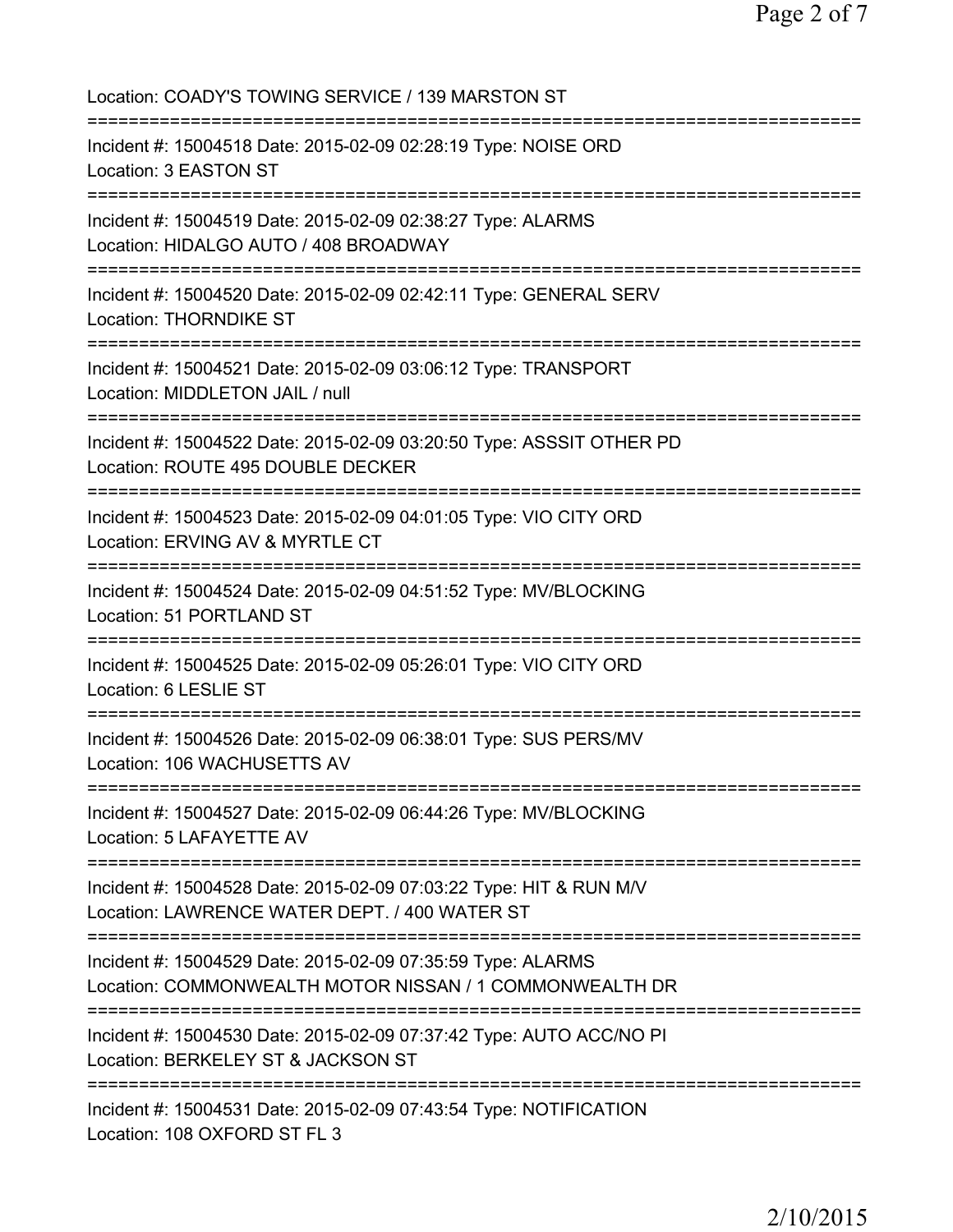| Incident #: 15004532 Date: 2015-02-09 07:50:52 Type: STOL/MV/PAS<br>Location: 37 WILMOT ST                                               |
|------------------------------------------------------------------------------------------------------------------------------------------|
| Incident #: 15004533 Date: 2015-02-09 07:57:01 Type: ABAND MV<br>Location: BROADWAY & LOWELL ST                                          |
| Incident #: 15004534 Date: 2015-02-09 08:12:28 Type: MISSING PERS<br>Location: 63 OSGOOD ST                                              |
| Incident #: 15004536 Date: 2015-02-09 09:13:31 Type: VIO CITY ORD<br>Location: 109 SYLVESTER ST<br>:======================               |
| Incident #: 15004535 Date: 2015-02-09 09:15:03 Type: HIT & RUN M/V<br><b>Location: 2 KATHLEEN TER</b>                                    |
| Incident #: 15004537 Date: 2015-02-09 09:24:59 Type: LARCENY/PAST<br>Location: 270 E HAVERHILL ST                                        |
| Incident #: 15004538 Date: 2015-02-09 09:35:47 Type: LARCENY/PAST<br>Location: 92 BROADWAY                                               |
| Incident #: 15004539 Date: 2015-02-09 09:38:16 Type: DISABLED MV<br>Location: FLORAL ST & LOWELL ST                                      |
| ._____________________<br>Incident #: 15004540 Date: 2015-02-09 09:40:43 Type: LARCENY/PAST<br>Location: 9 PHILLIPS ST                   |
| Incident #: 15004541 Date: 2015-02-09 09:43:13 Type: LARCENY/PAST<br>Location: 92 BROADWAY                                               |
| ===================================<br>Incident #: 15004542 Date: 2015-02-09 09:52:41 Type: UNWANTEDGUEST<br>Location: 222 ESSEX ST #205 |
| Incident #: 15004543 Date: 2015-02-09 10:07:37 Type: MAL DAMAGE<br>Location: 34 BASSWOOD ST                                              |
| Incident #: 15004544 Date: 2015-02-09 10:18:18 Type: AUTO ACC/UNK PI<br>Location: BROADWAY & WATER ST                                    |
| Incident #: 15004545 Date: 2015-02-09 10:39:44 Type: TOW OF M/V<br>Location: BROADWAY & HAVERHILL ST                                     |
|                                                                                                                                          |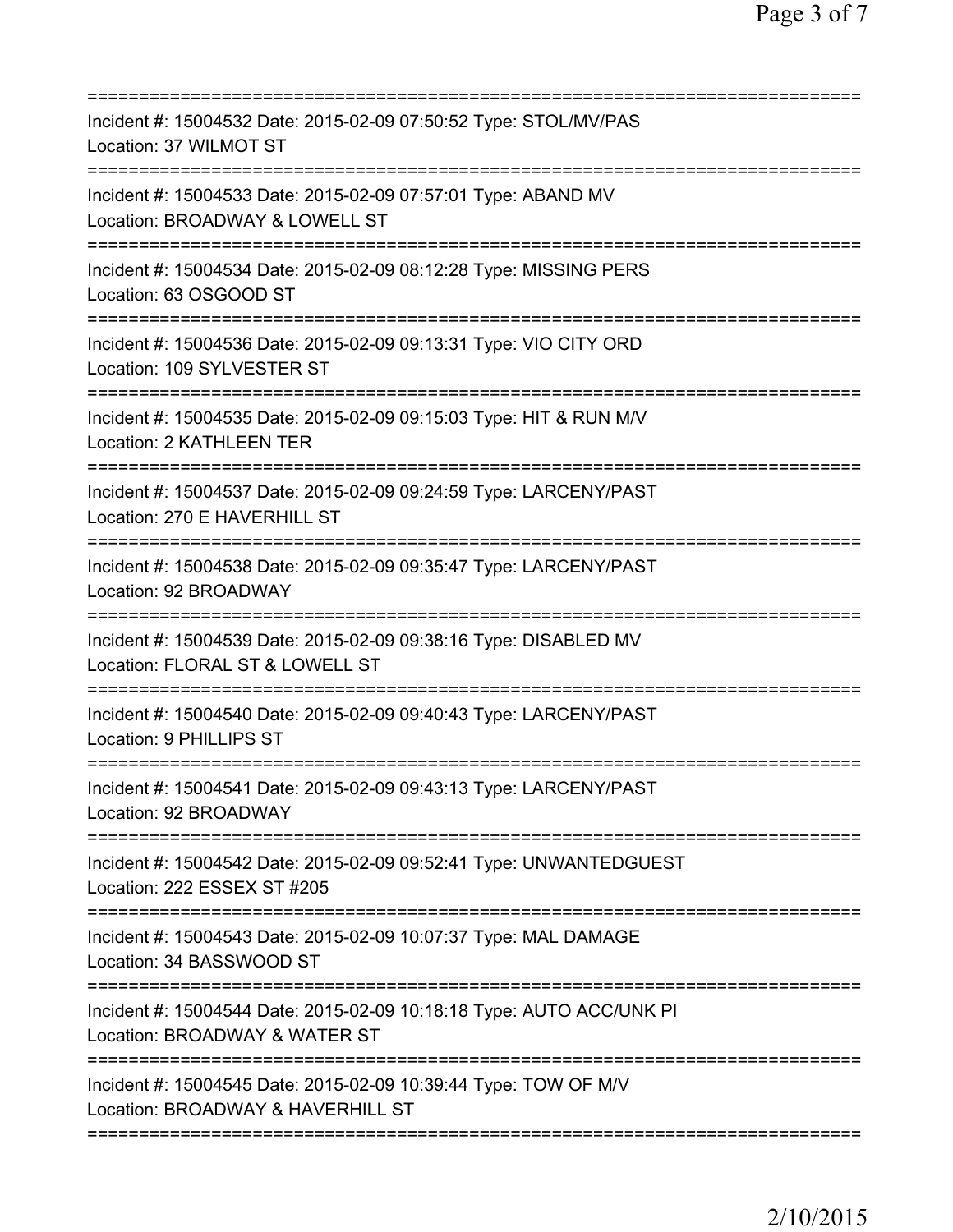| Incident #: 15004546 Date: 2015-02-09 10:42:23 Type: HIT & RUN M/V<br>Location: HALLENAN AV & HAVERHILL ST                     |
|--------------------------------------------------------------------------------------------------------------------------------|
| Incident #: 15004547 Date: 2015-02-09 10:50:05 Type: WIRE DOWN<br>Location: 18 CRESTWOOD CIR                                   |
| Incident #: 15004548 Date: 2015-02-09 10:54:46 Type: AUTO ACC/NO PI<br>Location: RIVER POINTE WY & WINTHROP AV                 |
| Incident #: 15004549 Date: 2015-02-09 10:54:46 Type: NEIGHBOR PROB<br>Location: 311 HOWARD ST                                  |
| Incident #: 15004550 Date: 2015-02-09 10:57:20 Type: MAL DAMAGE<br>Location: 87 DRACUT ST<br>================================  |
| Incident #: 15004551 Date: 2015-02-09 10:58:20 Type: HIT & RUN PED<br>Location: S BROADWAY<br>:=============================== |
| Incident #: 15004552 Date: 2015-02-09 11:10:07 Type: ANIMAL COMPL<br>Location: GARFIELD ST                                     |
| Incident #: 15004553 Date: 2015-02-09 11:23:21 Type: GENERAL SERV<br>Location: 126 DRACUT ST                                   |
| Incident #: 15004554 Date: 2015-02-09 11:24:06 Type: ALARM/BURG<br>Location: 85 BLANCHARD ST                                   |
| Incident #: 15004555 Date: 2015-02-09 11:55:50 Type: SUS PERS/MV<br>Location: 282 HIGH ST                                      |
| Incident #: 15004556 Date: 2015-02-09 12:45:38 Type: DOMESTIC/PROG<br>Location: 6 DIAMOND ST #14                               |
| Incident #: 15004557 Date: 2015-02-09 13:08:00 Type: VIO CITY ORD<br>Location: CYPRESS ST & JASPER ST                          |
| Incident #: 15004558 Date: 2015-02-09 14:16:33 Type: RECOV/STOL/MV<br>Location: 16 ESSEX AV                                    |
| Incident #: 15004559 Date: 2015-02-09 14:35:52 Type: AUTO ACC/UNK PI<br>Location: 73 BROMFIELD ST                              |
| Incident #: 15004560 Date: 2015-02-09 14:39:13 Type: AUTO ACC/NO PI                                                            |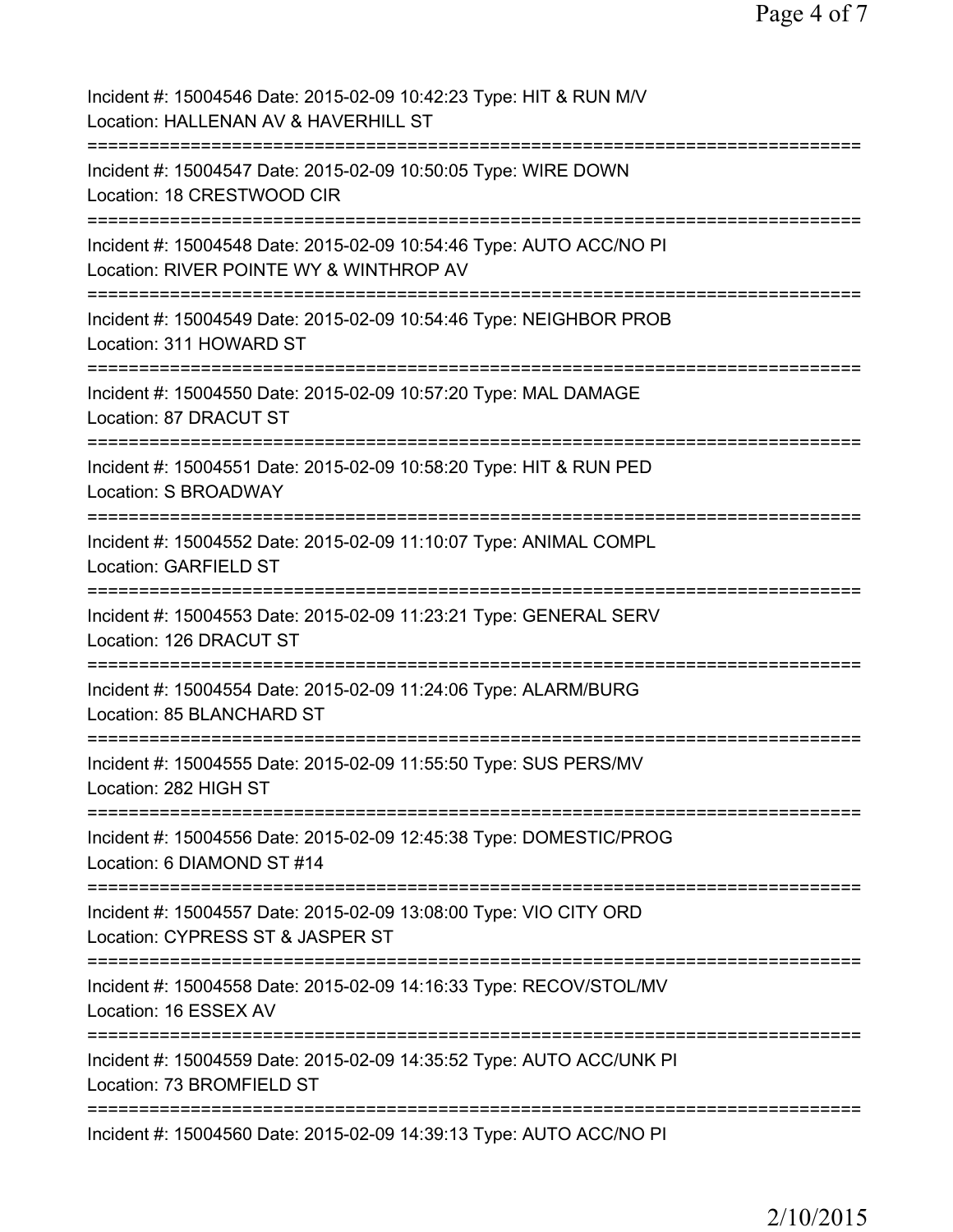Location: 22 STEARNS AV =========================================================================== Incident #: 15004561 Date: 2015-02-09 15:03:56 Type: TOW OF M/V Location: BROOKFIELD ST & EASTON ST =========================================================================== Incident #: 15004562 Date: 2015-02-09 15:12:12 Type: MV/BLOCKING Location: BROADWAY & FLORENCE ST =========================================================================== Incident #: 15004563 Date: 2015-02-09 15:25:43 Type: VIO CITY ORD Location: AVON ST & WILMOT ST =========================================================================== Incident #: 15004564 Date: 2015-02-09 15:54:02 Type: DISORDERLY Location: BROADWAY & BROADWAY CT =========================================================================== Incident #: 15004565 Date: 2015-02-09 15:55:10 Type: E911 HANGUP Location: 59 BRADFORD ST =========================================================================== Incident #: 15004566 Date: 2015-02-09 15:55:31 Type: STOLEN PROP Location: 12 WILLOW ST =========================================================================== Incident #: 15004567 Date: 2015-02-09 16:06:42 Type: NEIGHBOR PROB Location: 54 ABBOTT ST FL 1 =========================================================================== Incident #: 15004568 Date: 2015-02-09 16:12:48 Type: MEDIC SUPPORT Location: 65 FRANKLIN ST #1A =========================================================================== Incident #: 15004569 Date: 2015-02-09 16:29:02 Type: MV/BLOCKING Location: BROADWAY & CEDAR ST =========================================================================== Incident #: 15004570 Date: 2015-02-09 16:54:23 Type: ALARM/BURG Location: KEY POLYMER / 17 SHEPARD ST =========================================================================== Incident #: 15004571 Date: 2015-02-09 16:55:04 Type: ALARM/HOLD Location: FASTENOL / 106 MARSTON ST =========================================================================== Incident #: 15004572 Date: 2015-02-09 17:54:45 Type: NEIGHBOR PROB Location: 169 BOXFORD ST =========================================================================== Incident #: 15004574 Date: 2015-02-09 17:57:18 Type: CK WELL BEING Location: 23 DURANT ST =========================================================================== Incident #: 15004573 Date: 2015-02-09 18:03:36 Type: MV/BLOCKING Location: FRANKLIN ST & TREMONT ST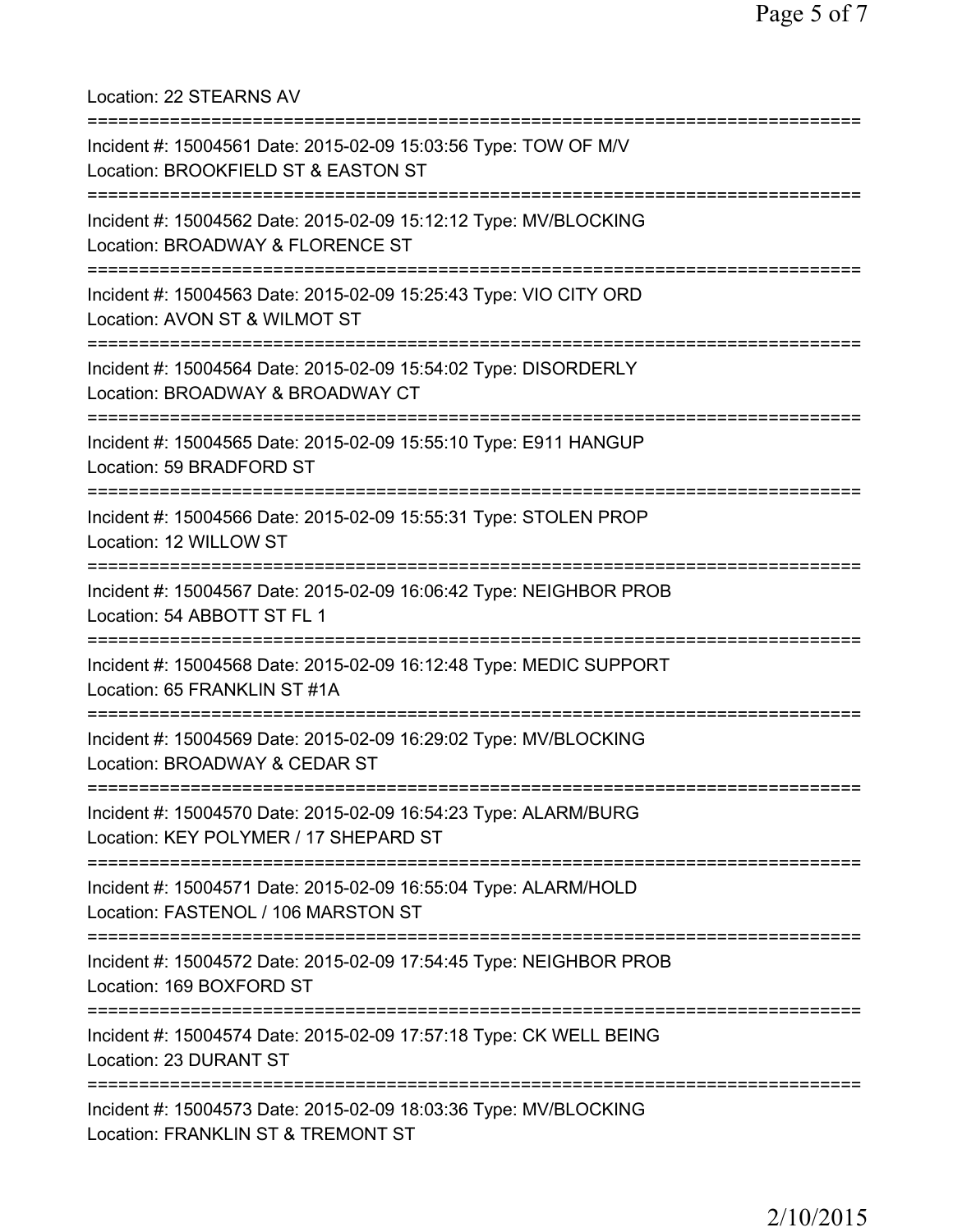| Incident #: 15004575 Date: 2015-02-09 18:08:55 Type: DISTURBANCE<br>Location: 35 S BROADWAY<br>=====================                       |
|--------------------------------------------------------------------------------------------------------------------------------------------|
| Incident #: 15004576 Date: 2015-02-09 18:16:34 Type: M/V STOP<br>Location: 32 LAWRENCE ST                                                  |
| Incident #: 15004577 Date: 2015-02-09 18:16:51 Type: AMBULANCE ASSSI<br>Location: CENTRAL BRIDGE / 0 MERRIMACK ST                          |
| Incident #: 15004578 Date: 2015-02-09 18:27:22 Type: ROBBERY ARMED<br>Location: 680 ESSEX ST                                               |
| Incident #: 15004579 Date: 2015-02-09 19:48:41 Type: ALARMS<br>Location: LMCC / 112 A E HAVERHILL                                          |
| Incident #: 15004580 Date: 2015-02-09 19:51:48 Type: MV/BLOCKING<br>Location: 35 EUTAW ST                                                  |
| Incident #: 15004581 Date: 2015-02-09 19:54:39 Type: MV/BLOCKING<br>Location: 188 WATER ST                                                 |
| Incident #: 15004582 Date: 2015-02-09 20:08:14 Type: HIT & RUN M/V<br>Location: 713 HAVERHILL ST<br>====================================== |
| Incident #: 15004583 Date: 2015-02-09 20:11:34 Type: HIT & RUN M/V<br>Location: JACKSON CT & JACKSON TER                                   |
| Incident #: 15004584 Date: 2015-02-09 20:26:46 Type: SUS PERS/MV<br>Location: WACHUSETTS AV                                                |
| Incident #: 15004585 Date: 2015-02-09 20:33:36 Type: TOW OF M/V<br>Location: MACDONALDS / null                                             |
| Incident #: 15004586 Date: 2015-02-09 20:44:11 Type: UNWANTEDGUEST<br>Location: 220 S BROADWAY                                             |
| Incident #: 15004587 Date: 2015-02-09 21:03:07 Type: HIT & RUN M/V<br>Location: 713 HAVERHILL ST                                           |
| Incident #: 15004588 Date: 2015-02-09 21:27:41 Type: DISTURBANCE<br>Location: 20 SCHOOL ST                                                 |
|                                                                                                                                            |